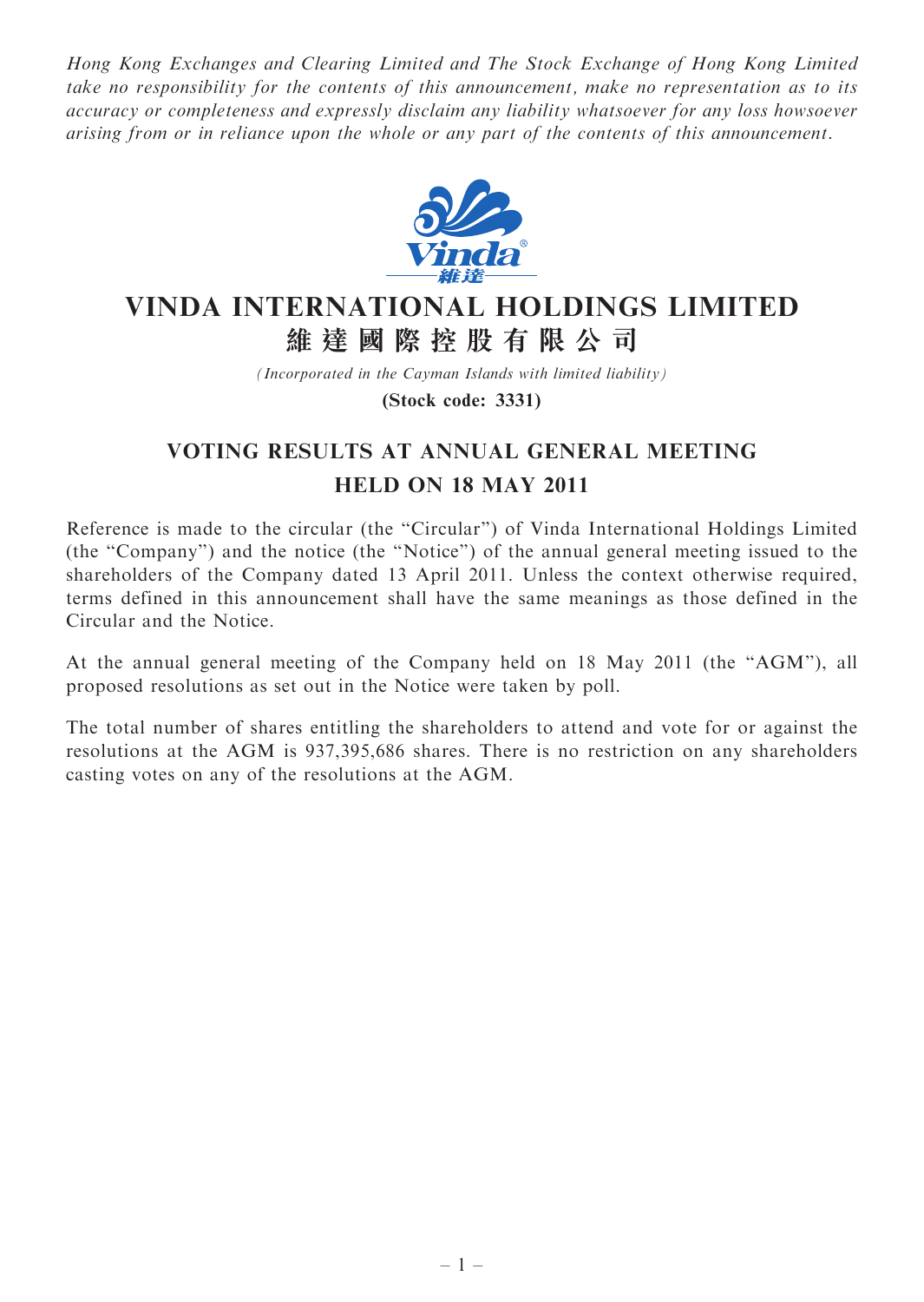The Company's Hong Kong branch share registrar, Computershare Hong Kong Investor Services Limited, was appointed as the scrutineer at the AGM for the purpose of vote-taking. The poll results in respect of the resolutions proposed at the AGM are as follows:

| <b>ORDINARY RESOLUTIONS</b> |                                                                                                                                                                                 | Number of votes cast and<br>approximate percentage of<br>total number of votes cast |                                              | <b>Total number</b><br>of votes cast |
|-----------------------------|---------------------------------------------------------------------------------------------------------------------------------------------------------------------------------|-------------------------------------------------------------------------------------|----------------------------------------------|--------------------------------------|
|                             |                                                                                                                                                                                 | <b>FOR</b>                                                                          | <b>AGAINST</b>                               |                                      |
| 1.                          | To receive and consider the audited financial statements<br>and the reports of the directors and of the auditors for<br>the year ended 31 December 2010.                        | 575,085,971<br>$(100\%)$                                                            | $\theta$<br>$(0\%)$                          | 575,085,971                          |
| 2.                          | To declare a final dividend for the year ended 31<br>December 2010.                                                                                                             | 575,086,971<br>$(100\%)$                                                            | $\theta$<br>$(0\%)$                          | 575,086,971                          |
| 3a.(i)                      | To re-elect Ms. YU Yi Fang as executive director.                                                                                                                               | 574,530,615<br>$(99.9340\%)$                                                        | 379,356<br>$(0.0660\%)$                      | 574,909,971                          |
| $3a$ .(ii)                  | To re-elect Mr. Ulf Olof Lennart SODERSTROM as<br>non-executive director.                                                                                                       | 396,425,718<br>$(97.7918\%)$                                                        | 8,951,356<br>$(2.2082\%)$                    | 405,377,074                          |
| $3a$ .(iii)                 | To re-elect Dr. CAO Zhen Lei as independent non-<br>executive director.                                                                                                         | 574,908,971<br>$(99.9998\%)$                                                        | 1,000<br>$(0.0002\%)$                        | 574,909,971                          |
| 3a.(iv)                     | To re-elect Mr. TSUI King Fai as independent non-<br>executive director.                                                                                                        | 574,908,971<br>$(99.9998\%)$                                                        | 1,000<br>$(0.0002\%)$                        | 574,909,971                          |
| $3b$ .                      | authorize the board of directors<br>to fix<br>the<br>To<br>remuneration of the directors.                                                                                       | 574,707,615<br>$(99.9998\%)$                                                        | 1,000<br>$(0.0002\%)$                        | 574,708,615                          |
| 4.                          | To re-appoint PricewaterhouseCoopers as auditors of the<br>Company and to authorise the board of directors to fix<br>their remuneration.                                        | 575,085,971<br>$(99.9998\%)$                                                        | 1,000<br>$(0.0002\%)$                        | 575,086,971                          |
| 5.                          | To give a general mandate to the directors to allot, issue<br>and deal with additional shares not exceeding 20% of the<br>aggregate nominal amount of the issued share capital. | 491,217,170<br>$(85.4162\%)$                                                        | 83,869,801<br>$(14.5838\%)$                  | 575,086,971                          |
| 6.                          | To give a general mandate to the directors to purchase<br>shares not exceeding $10\%$ of the aggregate nominal (99.9997%)<br>amount of the issued share capital.                | 575,084,971                                                                         | 2,000<br>$(0.0003\%)$                        | 575,086,971                          |
| 7.                          | To extend the general mandate granted to the directors<br>to issue and allot the shares repurchased by the<br>Company.                                                          | 491,166,814<br>$(85.4074\%)$                                                        | 83,920,157<br>$(14.5926\%)$                  | 575,086,971                          |
| <b>SPECIAL RESOLUTION</b>   |                                                                                                                                                                                 | Number of votes cast and<br>approximate percentage of                               |                                              | <b>Total number</b>                  |
|                             |                                                                                                                                                                                 | <b>FOR</b>                                                                          | total number of votes cast<br><b>AGAINST</b> | of votes cast                        |
| 8.                          | To amend the Articles of Association of the Company.                                                                                                                            | 575,084,971<br>$(100\%)$                                                            | $\theta$<br>$(0\%)$                          | 575,084,971                          |